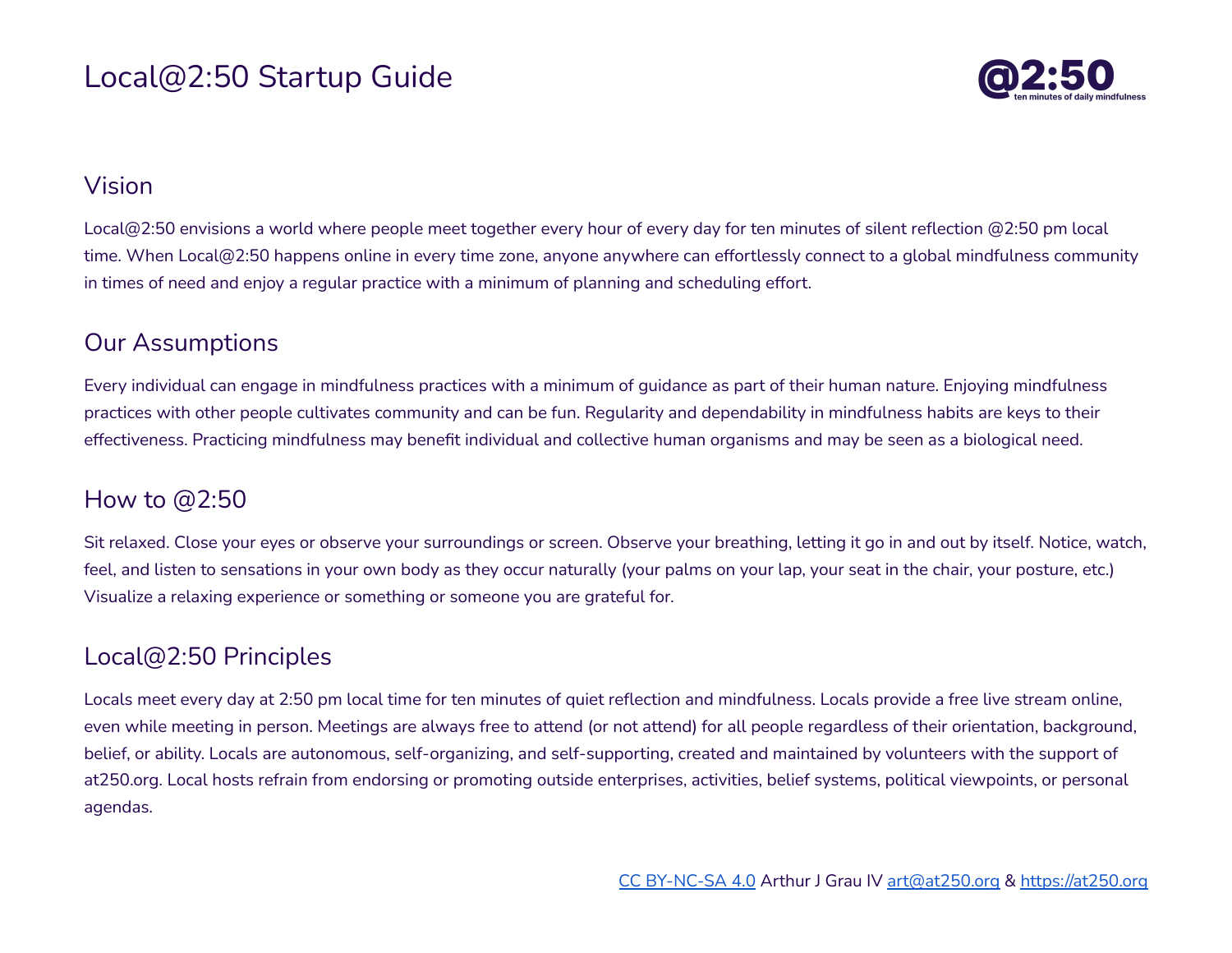# Local@2:50 Startup Guide



### How to start a Local

Individuals and organizations are welcomed and encouraged to create their Local@2:50 group meetings to serve their communities at 2:50 pm in any time zone that does not already have a meeting. If there is already a Local@2:50 happening in your time zone, we invite everyone to join the existing meetup. https://at250.org.

#### Request for notification

While @2:50 is a creative commons project and anyone can start one, **we'd like to recognize and document the Local@2:50 movement**. If you start a Local@2:50, we want to list you on the website, share your public meetings links, and follow your progress.

#### Mechanics of running a Local

If this interests you or your group, @2:50 has a subscription Zoom webinars account. We can supply hosts with login credentials and schedule meetings for local time zones. We can offer a copyright-free video and soundtrack that hosts are welcome to use. Hosts may also wish to quide the mindfulness practice at their preference. Every @2:50 is different, even while following general principles. The daily event is an open non-registration **webinar** for ease of use for the public. In addition, anyone may also register to join the local **meeting** panel. Panelists appear on the screen and unmute for the welcome and sign-off if they wish. @2:50 manages the registration sign-up through a form on the website. As a local host, you may want to initiate your meetings with a group of people who join you on the panel, setting the tone and intention from the start. We also encourage local hosts to share the responsibility with more than one person. Hosting consecutively every day, while a dedicated practice of its own, can also become a big responsibility over time. Hosts from other time zones may also substitute as needed. We request that hosts sign a user privacy statement and join a brief informal training on running their **own @2:50 before getting started.** For every @2:50 hosted meetup, we like to record the number of attendees.

If you wish to start a private @2:50 for your company or organization, we welcome you as well. While @2:50 aims to remain free and open to the world, the practice can benefit everyone, so private groups are welcome. Contact us for more information.